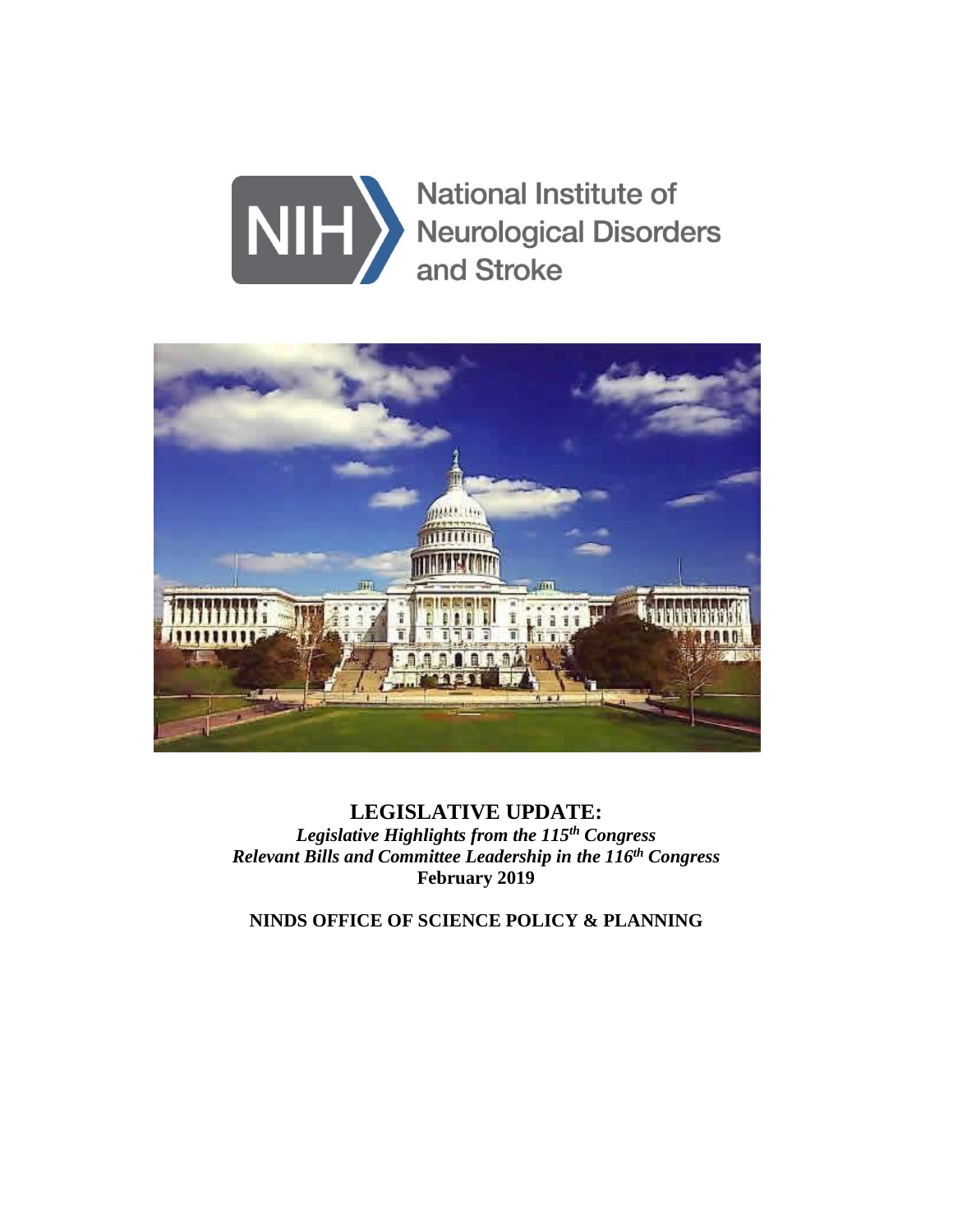# **Contents**

| $\label{propr} Approximations.$ |  |
|---------------------------------|--|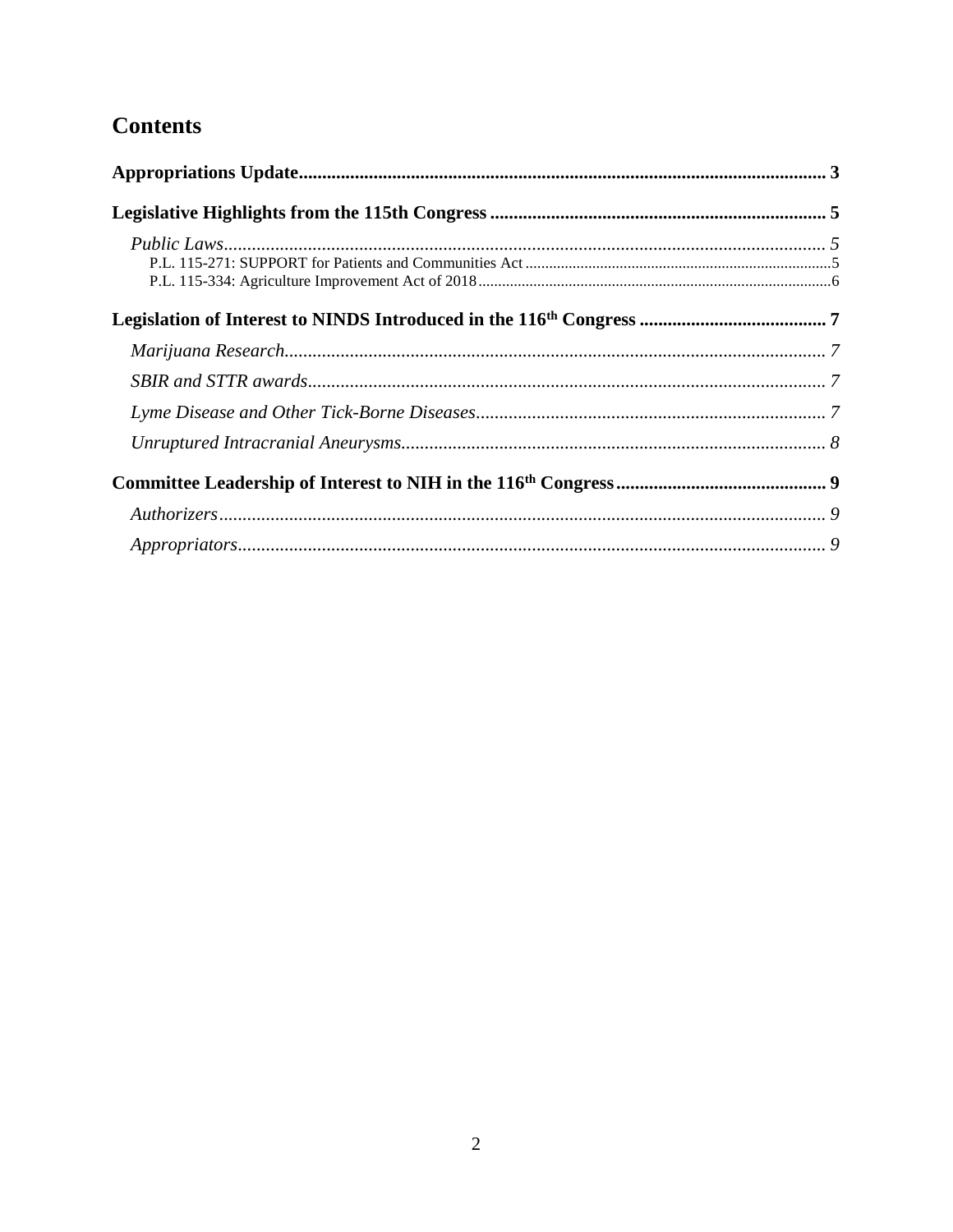## <span id="page-2-0"></span>**Appropriations Update**

|              | FY 2018 Omnibus                                                                                                                                                                                                 | FY 2019 President's                                                                                                                                                                                           | <b>FY 2019 Appropriations</b>                                                                                                                                                                                                           |
|--------------|-----------------------------------------------------------------------------------------------------------------------------------------------------------------------------------------------------------------|---------------------------------------------------------------------------------------------------------------------------------------------------------------------------------------------------------------|-----------------------------------------------------------------------------------------------------------------------------------------------------------------------------------------------------------------------------------------|
|              |                                                                                                                                                                                                                 | <b>Budget</b>                                                                                                                                                                                                 |                                                                                                                                                                                                                                         |
| <b>NIH</b>   | \$37.1 billion, including<br>\$496 million from $21st$<br><b>Century Cures NIH</b><br>Innovation Account (incl. \$86<br>million for the BRAIN<br>Initiative) and \$500 million<br>for targeted research related | \$34.8 billion, including<br>\$711 million from $21st$<br><b>Century Cures NIH</b><br>Innovation Account (incl.<br>\$115 million for the BRAIN<br>Initiative) and additional<br>\$750 million to fight opioid | \$39.1 billion, including<br>\$711 million from 21 <sup>st</sup> Century<br><b>Cures NIH Innovation Account</b><br>$(incl. $115$ million for the<br>BRAIN Initiative), and \$500<br>million for research related to<br>pain and opioids |
|              | to pain and opioids                                                                                                                                                                                             | crisis and address serious<br>mental illness                                                                                                                                                                  |                                                                                                                                                                                                                                         |
| <b>NINDS</b> | \$2.188 billion, including<br>\$43 million for the BRAIN<br>Initiative and \$250 million for<br>research related to pain and<br>opioids                                                                         | \$1.839 billion, including<br>\$57.5 million for the BRAIN<br>Initiative                                                                                                                                      | \$2.274 billion, including<br>\$57.5 million for the BRAIN<br>Initiative and \$250 million for<br>research related to pain and<br>opioids                                                                                               |

#### **FY 2018**

**FY 2018 Omnibus.** The FY 2018 Consolidated Appropriations Act [\(P.L. 115-141\)](https://www.congress.gov/bill/115th-congress/house-bill/1625/text) that funds the government through the end of FY 2018 was signed by the President on March 23, 2018, after House and Senate passed it on March 22, 2018, and on March 23, 2018, respectively. The Omnibus spending bill provides \$37.1 billion for NIH (\$3 billion increase, or 8.8%, above FY 2017), which includes  $$496$  million from  $21<sup>st</sup>$  Century Cures NIH Innovation Account, and \$2.188 billion for NINDS.

The bill includes targeted funds for several initiatives and research areas, including \$140 million for the BRAIN Initiative, \$414 million for Alzheimer's disease and related dementias research, \$50 million for antibiotic resistance research and \$40 million for development of a universal flu vaccine. In addition, the bill provides \$500 million that would be available for two years for targeted research related to opioid addiction, development of opioid alternatives, pain management, and addiction treatment.

#### **FY 2019**

**FY 2019 President's Budget.** President's Budget for FY 2019 was released on February 12, 2018. [The Budget](https://www.hhs.gov/sites/default/files/fy-2019-budget-in-brief.pdf) proposes \$34.8 billion in FY 2019 funding for NIH (\$699 million above FY 2018 Continuing Resolution (CR)) and provides an additional \$750 million as part of the HHSwide \$10 billion investment to fight the opioid crisis and address serious mental illness. The proposal also includes a dedicated fund of \$100 million to supplement the Next Generation Researchers Initiative efforts, \$50 million for prize competitions, and \$30 million to support the final stages of Big Data to Knowledge initiative.

In addition, the Budget proposed to consolidate targeted HHS research programs within NIH to establish three new NIH Institutes: National Institute for Research on Safety and Quality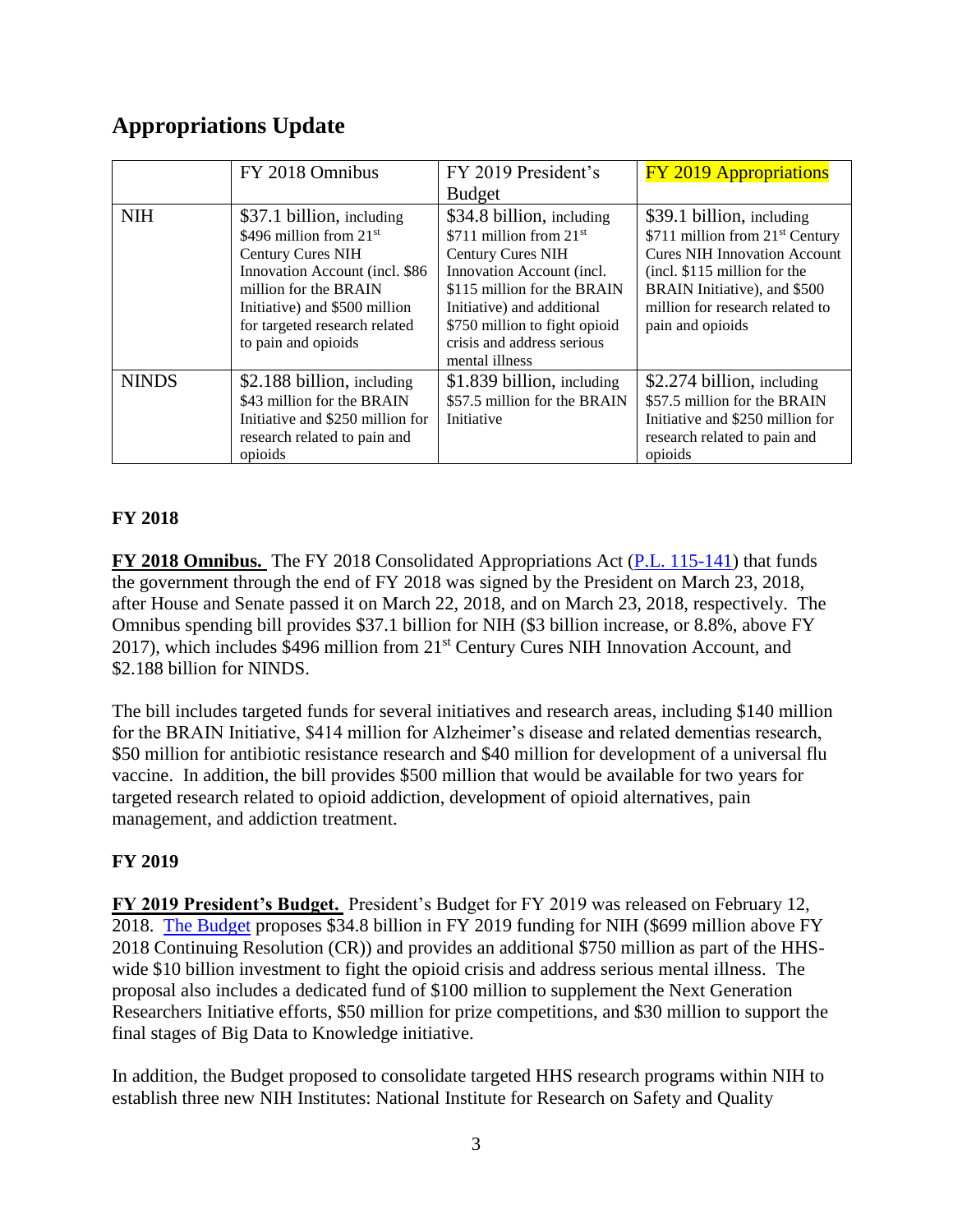(NIRSQ), National Institute for Occupational Safety and Health (NIOSH), and National Institute on Disability, Independent Living, and Rehabilitation Research (NIDILRR).

**FY 2019 Appropriations.** On September 28, 2018, [H.R. 6157](https://www.congress.gov/bill/115th-congress/house-bill/6157/text) Department of Defense and Labor, Health and Human Services, and Education Appropriations Act, 2019 and Continuing Appropriations Act, 2019 became public law (P.L. No:115-245). This two-bill "minibus" included funding for the Defense and Labor-HHS-Education agencies, including NIH, for the entire fiscal year of 2019, as well as a continuing resolution to fund the rest of the federal government through December 7, 2018.

Under this Appropriations Act, NIH received an increase of \$2 billion, increasing the NIH funding to a total of \$39.1 billion. This is the fourth year in a row that NIH has received a substantial boost in funding after years of flat budgets. The Law also includes \$5 million to CDC to establish a neurological diseases surveillance program.

The \$39.1 billion for NIH includes an increase of \$425 million for Alzheimer's disease and related dementias (AD/ADRD) (bringing the total to \$2.34 billion), \$115 million for the BRAIN Initiative (a total of \$429 million), and \$500 million for research related to opioid addiction, development of opioid alternatives, pain management, and addiction treatment (\$250 million each to NINDS and the National Institute on Drug Abuse).

#### **2018-19 Partial Federal Government Shutdown and the President's Budget for FY 2020.**

Agencies that were not funded under P.L. 115-245 were affected by the partial government shutdown from December 22, 2018 to January 25, 2019 and are currently being funded through a Continuing Resolution (CR) through February 15, 2019. Due to the partial government shutdown, the President's budget proposal for FY 2020 will not be released by the first Monday in February, and the timeline for its release has not been made public.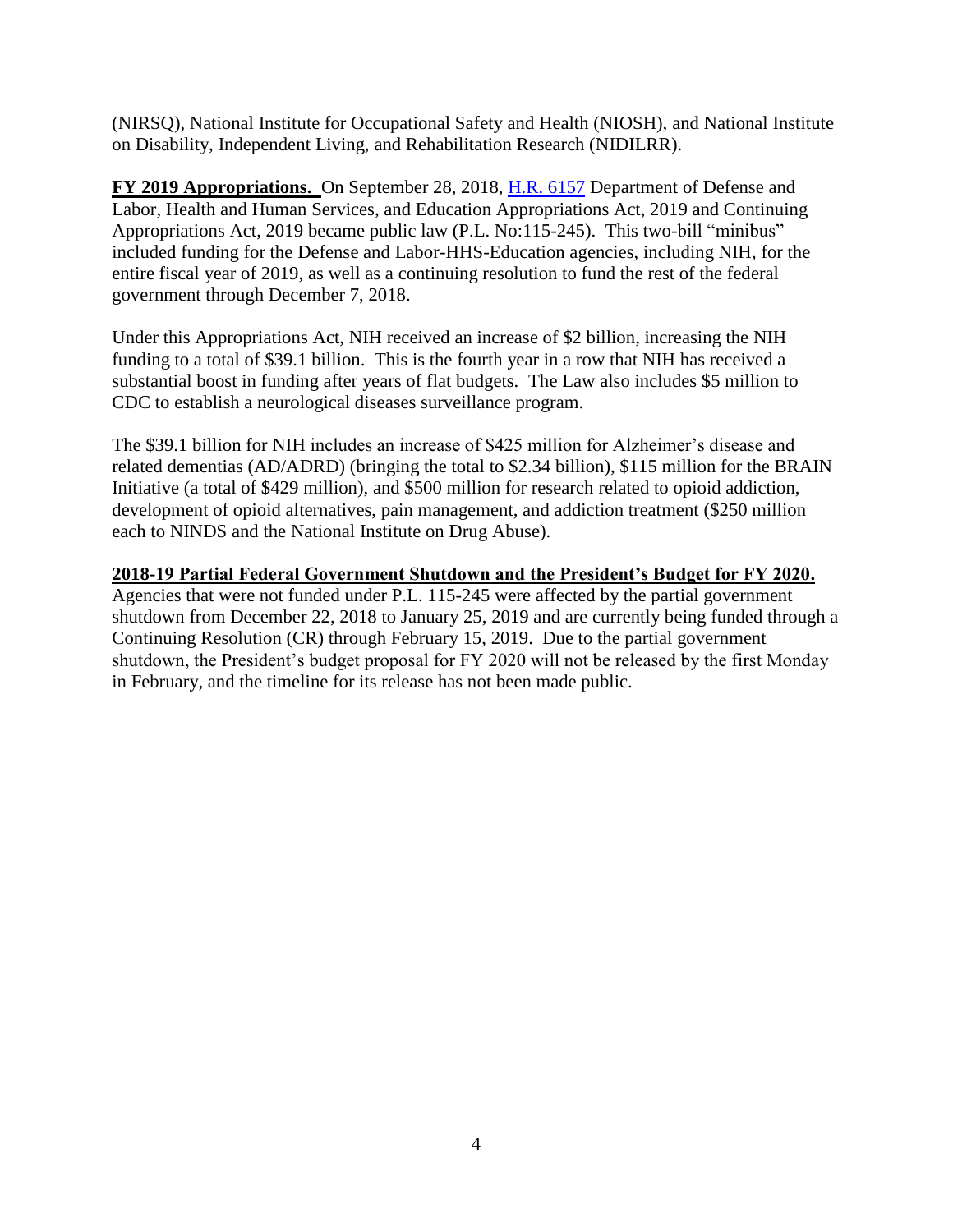## <span id="page-4-0"></span>**Legislative Highlights from the 115th Congress**

## <span id="page-4-1"></span>**Public Laws**

### <span id="page-4-2"></span>*P.L. 115-271: SUPPORT for Patients and Communities Act*

This law (formerly [H.R. 6](https://www.congress.gov/bill/115th-congress/house-bill/6?q=%7B%22search%22%3A%5B%22HR6%22%5D%7D&r=2&s=2) the Substance Use-Disorder Prevention that Promotes Opioid Recovery and Treatment for Patients and Communities Act) will help in overall efforts to combat the opioid crisis by advancing treatment and recovery initiatives, improving prevention, protecting our communities, and bolstering our efforts to fight deadly illicit synthetic drugs like fentanyl.

The law has several provisions that requires the HHS Secretary to coordinate efforts at agencies such as CDC, NIH, FDA, SAMHSA, and CMS. Specifically relevant to NIH, the law has provisions that:

- 1. **Task the HHS Secretary, in collaboration with the Pain Management Best Practices Inter-Agency Task Force, with developing an action plan to provide recommendations on changes to the Medicare and Medicaid programs** to enhance the treatment and prevention of opioid addiction and the coverage and reimbursement of MAT for opioid addiction. CMS must convene a stakeholder meeting to solicit public comment on the action plan. Meeting participants must include FDA, NIH, biopharmaceutical industry members, and medical researchers, among others.
- 2. **Require the HHS Secretary to establish a public information dashboard** that, among other things, provides recommendations for health care providers on alternatives to controlled substances for pain management, including approaches studied by the NIH Pain Consortium, NCCIH, and other ICs at NIH as appropriate
- 3. **Require the HHS Secretary to establish an Interagency Substance Use Disorder Coordinating Committee to coordinate all efforts within HHS**. Membership includes the NIH Director and the Directors of NIH Institutes the HHS Secretary determines appropriate.
- 4. Require the HHS Secretary, in coordination with CDC, NIH, and SAMHSA, to develop and **submit a report to Congress on opioids prescribing practices regarding pregnant women**
- 5. Require the HHS Secretary to **carry out a demonstration program to award grants to eligible hospitals and emergency departments to develop, implement, enhance, or study alternatives to opioids for pain management in such settings**. The Secretary must implement a process for recipients of grants to share evidence-based and best practices and promote consultation with persons having robust knowledge, including emergency departments and physicians that have successfully implemented programs that use alternatives to opioids to pain management such as approaches studied through NCCIH or other NIH ICs, as appropriate
- 6. **Establish an Interagency Task Force on Trauma-Informed Care** to identify, evaluate, and make recommendations (1) regarding best practices for children and their families who have or at risk of experiencing trauma and (2) ways in which Federal agencies can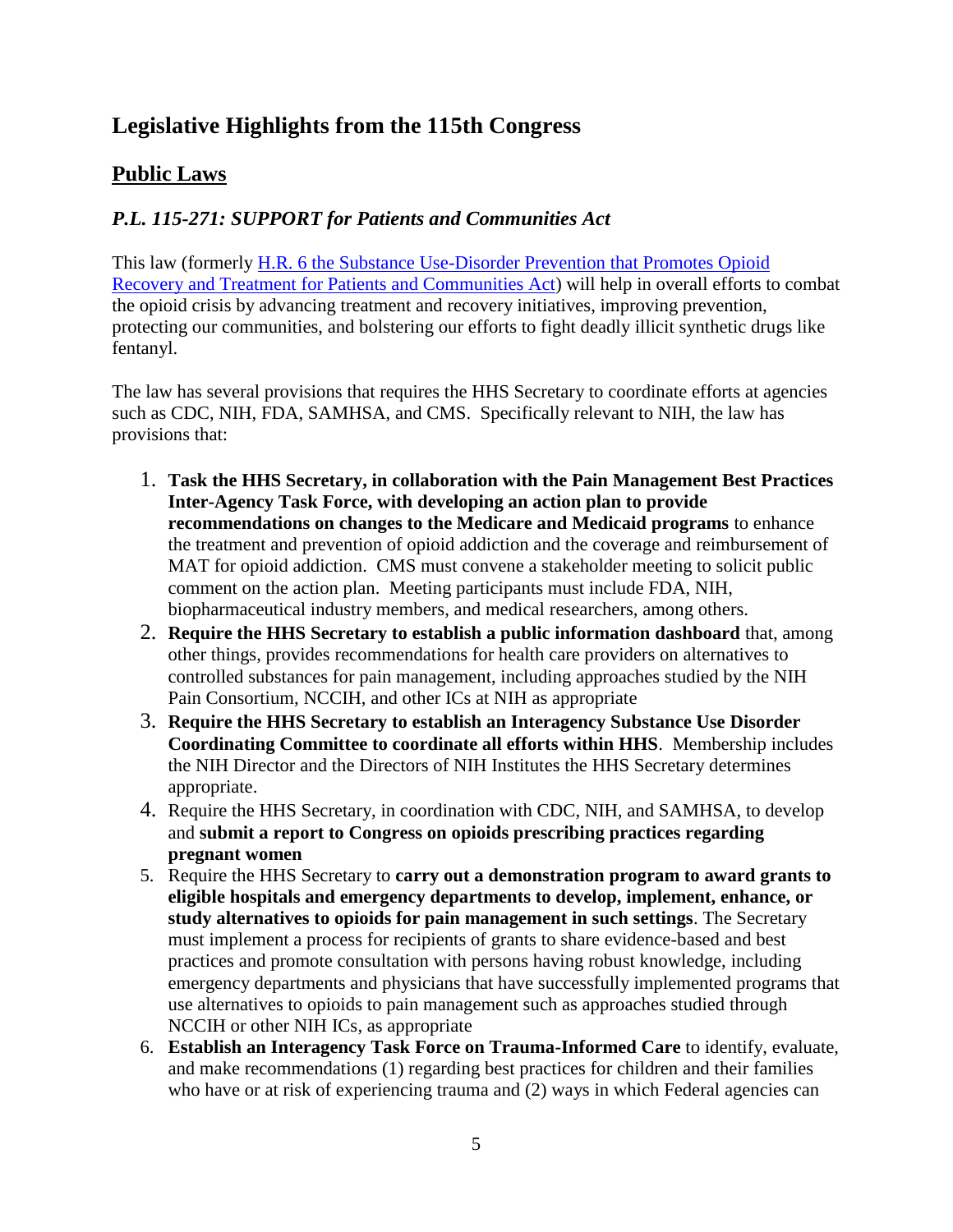better coordinate to improve the response to those affected by substance use disorders and other forms of trauma. NIH is one of a number of Federal agencies on the Task Force.

- 7. **Provide Other Transactions Authority (OTA) to the NIH Director for "high-impact cutting edge research** that fosters scientific creativity and increases fundamental biological understanding leading to prevention, diagnosis, and treatment of diseases and disorders, or research urgently required to respond to a public health threat."
- 8. **Amend the duties of the Interagency Pain Research Coordinating Committee** by specifying what must be included in the research summary and in the identification of the research gaps. The provision also includes a new reporting requirement that the HHS Secretary ensure recommendations and actions taken by the NIH Director regarding topics discussed at IPRCC meetings are included in appropriate reports to Congress.
- 9. **Make various amendments to the Office of National Drug Control Policy**. Among them is a provision titled Harm Reduction Programs which requires the Director of ONDCP, when developing the national drug control policy, including policies relating to syringe exchange programs, to be based on scientific evidence. The development of any such policy relating to harm reduction programs must be done in consultation with NIH and the National Academy of Sciences.

## <span id="page-5-0"></span>*P.L. 115-334: Agriculture Improvement Act of 2018*

This law (formerly [H.R. 2 Agriculture Improvement of 2018; also known as the "farm bill"\)](https://www.congress.gov/bill/115th-congress/house-bill/2) reauthorizes through FY2023 and modifies Department of Agriculture (USDA) programs that address commodity support, nutrition assistance, farm credit, rural development, research and extension activities, among others.

Of interest to NIH is a provision that excludes hemp extracts [e.g. cannabidiol (CBD) and tetrahydrocannabinol (THC) with a concentration of <0.3%] from the Controlled Substances Act. This means that it could potentially be easier for researchers to obtain authorization to test hemp extracts and conduct research on CBD derived from hemp.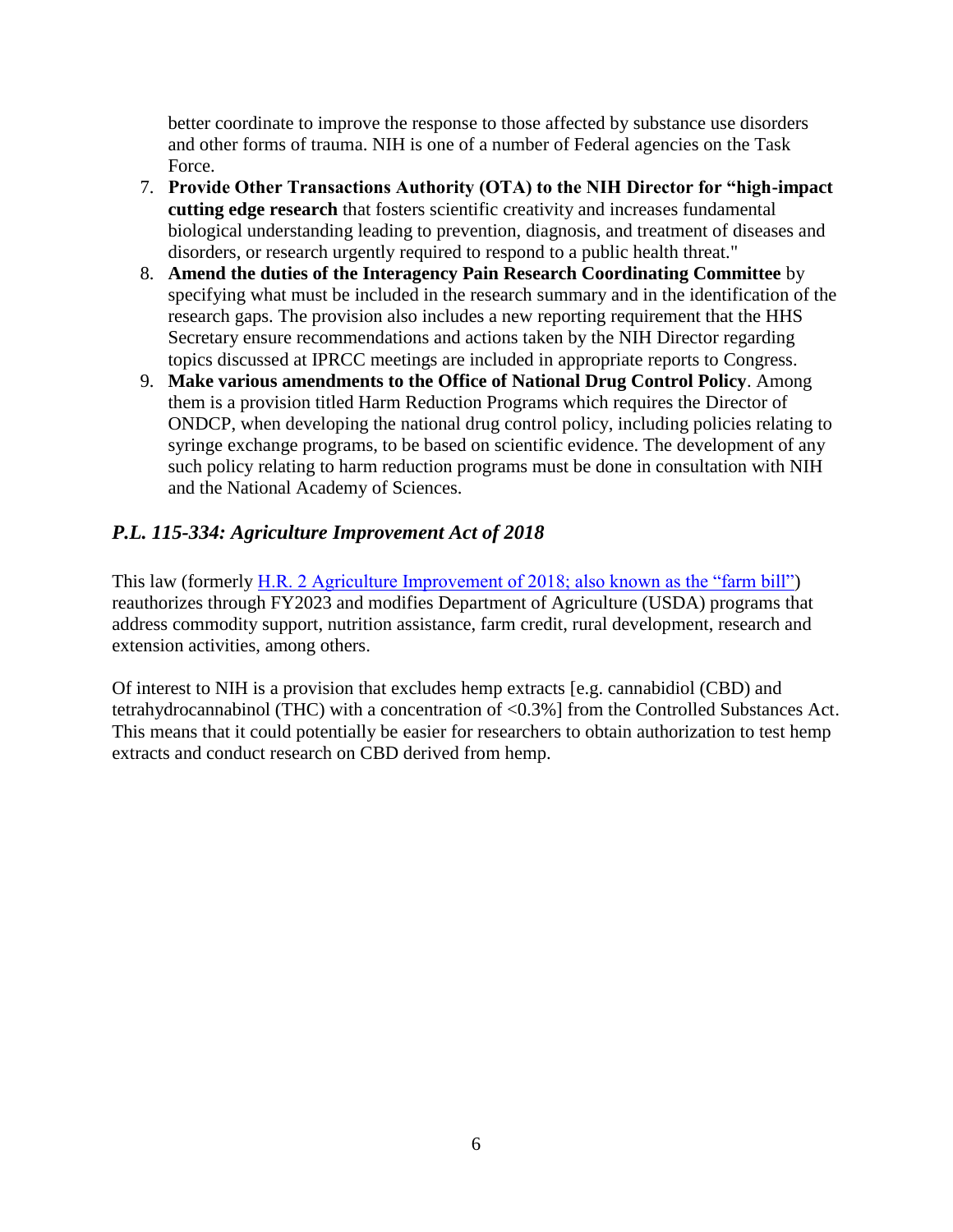## <span id="page-6-0"></span>**Legislation of Interest to NINDS Introduced in the 116 th Congress**

## <span id="page-6-1"></span>**Marijuana Research**

*[H.R. 127](https://www.congress.gov/bill/116th-congress/house-bill/127?q=%7B%22search%22%3A%5B%22CARERS%22%5D%7D&s=5&r=1): Compassionate Access, Research Expansion, and Respect States (CARERS) Act of 2019*

**Background:** The CARERS Act has previously been introduced during the 114<sup>th</sup>, and 115<sup>th</sup> Congresses by Representative Steve Cohen (D-TN) and Senator Cory Booker (D-NJ); however, they never passed out of Committee. This bill is identical to H.R.  $2920$  in the  $115<sup>th</sup>$  Congress.

**Provisions of the Legislation/Impact on NIH:** Among other provisions, the bill, if enacted, would exclude cannabidiol from the definition of marijuana, terminate the "Guidance on Procedures for the Provision of Marijuana for Medical Research," and require the DEA to issue at least 3 licenses to manufacture and distribute marijuana and marijuana-derivatives for research approved by the FDA.

**Status:** H.R.127 was introduced by Representative Steve Cohen (D-TN) on January 3, 2019, and was jointly referred to the House Committees on Energy and Commerce, the Judiciary, and Veterans' Affairs. No further action has occurred.

## <span id="page-6-2"></span>**SBIR and STTR awards**

#### *[H.R. 206](https://www.congress.gov/bill/116th-congress/house-bill/206?q=%7B%22search%22%3A%5B%22HR206%22%5D%7D&s=6&r=1): Encouraging Small Business Innovation Act*

**Provisions of the Legislation/Impact on NIH:** The bill, if enacted, would expand the funding opportunities for SBIR and STTR awards to include small business investment companies.

**Status:** On January 3, 2019, Representative Harley Rouda (D-CA) introduced H.R. 206, the Encouraging Small Business Innovation Act, which was referred to the House Committee on Small Business and Science, Space, and Technology. On January 14, 2019, the bill passed the House. No further action has occurred.

## <span id="page-6-3"></span>**Lyme Disease and Other Tick-Borne Diseases**

*[H.R.](https://www.congress.gov/bill/116th-congress/house-bill/220?q=%7B%22search%22%3A%5B%22%5C%22tick-borne%5C%22%22%5D%7D&s=3&r=1) 220: National Lyme Disease and Tick-borne Diseases Control and Accountability Act of 2019*

**Background:** Bills similar to H.R. 220 have been introduced during the 113<sup>th</sup>, 114<sup>th</sup>, and 115<sup>th</sup> Congresses by Representative Christopher Smith (R-NJ), but they did not pass out of Committee.

**Provisions of the Legislation/Impact on NIH:** This bill, if enacted, would direct the Secretary of HHS to expand and intensify epidemiological, basic, translational, and clinical research regarding Lyme disease and other tick-borne diseases and encourage the solicitation of proposals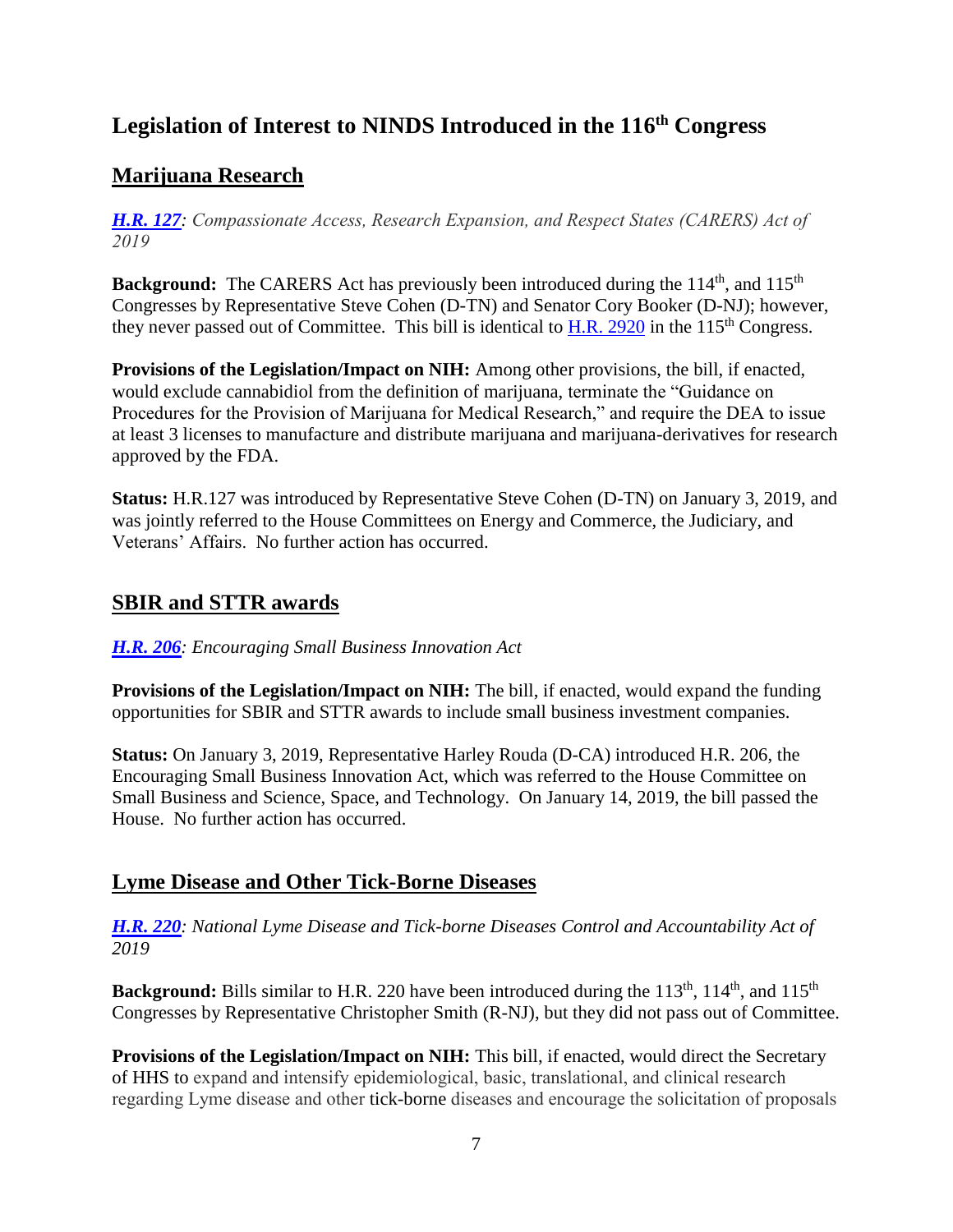for collaborative, multidisciplinary research that would involve national research institutes and national centers of the NIH in intramural and extramural research on tick-borne disease, such as the NINDS conducting or sponsoring research on neurologic Lyme disease. The bill also directs the Secretary in cooperation with the Director of the Office, and acting through the Directors of CDC and NIH to conduct and support research to develop new and improved diagnostic tests for tick-borne diseases, as well as sponsor a state-of-the-science conference on Lyme disease and other tick-borne disease including identification of research gaps and top research priorities no later than 24 months after the date of enactment.

**Status:** On January 3, 2019, H.R. 220 was introduced by Rep. Chris Smith (R-NJ) and was referred to the House Committee on Energy and Commerce. No further action has occurred.

## <span id="page-7-0"></span>**Unruptured Intracranial Aneurysms**

*[H.R.](https://www.congress.gov/bill/116th-congress/house-bill/594/text?q=%7B%22search%22%3A%5B%22HR594%22%5D%7D&r=1&s=1) 594: To provide for further comprehensive research at the National Institute of Neurological Disorders and Stroke on unruptured intracranial aneurysms*

**Background:** Previously introduced as Ellie's Law, this bill was first introduced by Rep. Yvette Clarke (D-NY) and Rep. Renee Ellmers (R-NC) in the  $114<sup>th</sup>$  Congress but did not pass out of Committee. It was again introduced in the 115<sup>th</sup> Congress but did not pass out of Committee. The bill is named in remembrance of Ellie Helton, a 14-year-old from North Carolina, who unexpectedly passed away from a ruptured aneurysm.

**Provisions of the Legislation/Impact on NIH:** This bill would support further comprehensive research on unruptured intracranial aneurysms to study a broader patient population diversified by age, sex, and race by authorizing \$5,000,000 to be appropriated to the NINDS for each of fiscal years 2020 through 2024, to remain available through September 30, 2027.

**Status:** H.R.594 was introduced by Rep. Yvette Clark (D-NY) on January 16, 2019, and was referred to the House Committee on Energy and Commerce. No further action has occurred.